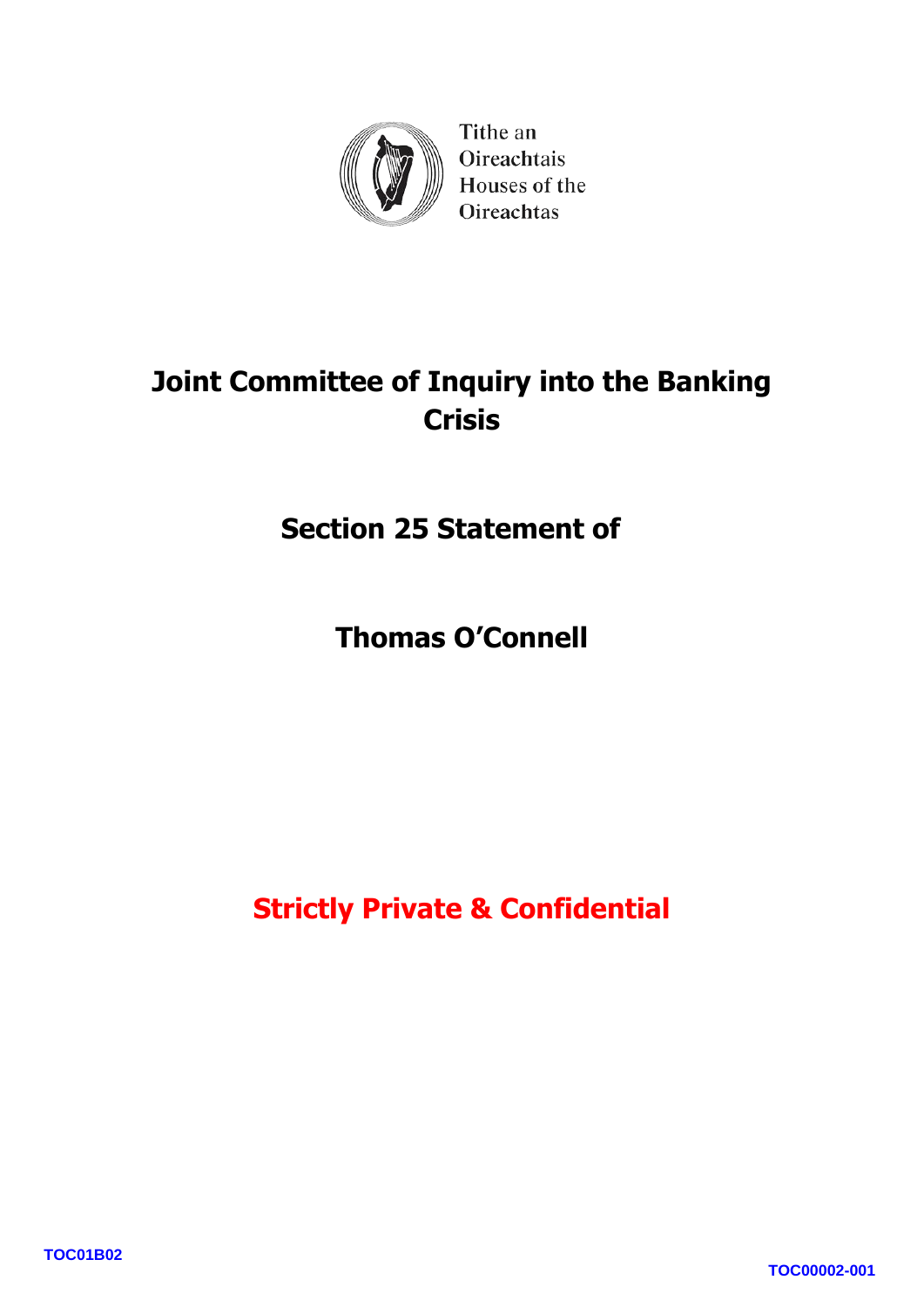As indicated on its cover page, the document(s) contained within are confidential unless and until the Joint Committee decides otherwise including where the Joint Committee publishes such document(s). For the avoidance of doubt, "documents" include witness statements in this context. Further to section 37 of the Houses of the Oireachtas (Inquiries, Privileges and Procedures) Act 2013 ("the Act"), while the documents remain confidential, you must not disclose the document(s) or divulge in any way that you have been given the document(s), other than:

"(a) with the prior consent in writing of the committee,

(b) to the extent necessary for the purposes of an application to the Court, or in any proceedings of the Part 2 inquiry, or

(c) to his or her legal practitioner. $1/1$ 

Serious sanctions apply for breach of this section. In particular, your attention is drawn to section 41(4) of the Act, which makes breach of section 37(1) a criminal offence.

**.** 

<sup>1</sup> *See s.37 of the Houses of the Oireachtas (Inquiries, Privileges and Procedures) Act 2013*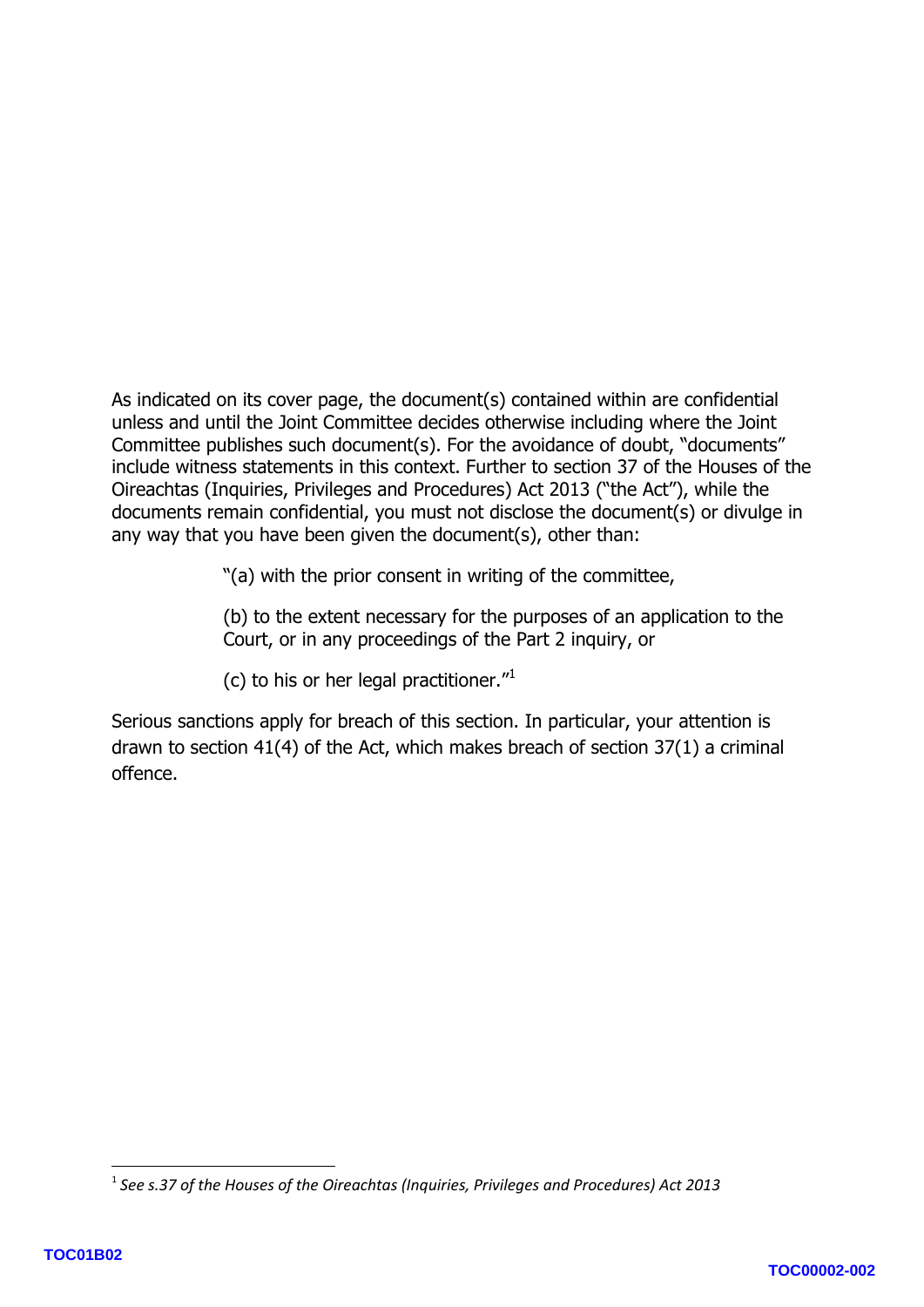## **Observations on References to Tom O' Connell at Committee on Banking Inquiry**

#### Proceedings of 11 June

Page 27 (Exchange between Senator Mc Sharry and Liam O'Reilly): My point in regard to 'political and property interests' on the Central Bank Board related to my view that the top management in the Bank, i.e., the Governor and Director General, did not wish to raise in the Bank's Comment in the Quarterly Bulletin the need for more re zoning of land to increase housing supply because that was a very controversial matter at that time. The Flood / Mahon Tribunal on corruption in the planning process was then in progress. The Comment would have had to be approved by the Board. I specifically stated to the Committee that I was in no way implying any impropriety on the part of the Board, although there were Board Directors with clear political and property connections.

Page 42 (Exchange between Senator O' Keeffe and Liam O' Reilly) I find it extraordinary that Liam O' Reilly could find it not credible that I could have been asked to call the ESRI to influence their public comments. That certainly happened, as I said under oath. Any of my colleagues could confirm that that would have been wholly consistent with the culture of the Bank.

Page 96 /97 (Exchange between Senator Mc Sharry and Brian Patterson): My point, as stated to the Committee, is that my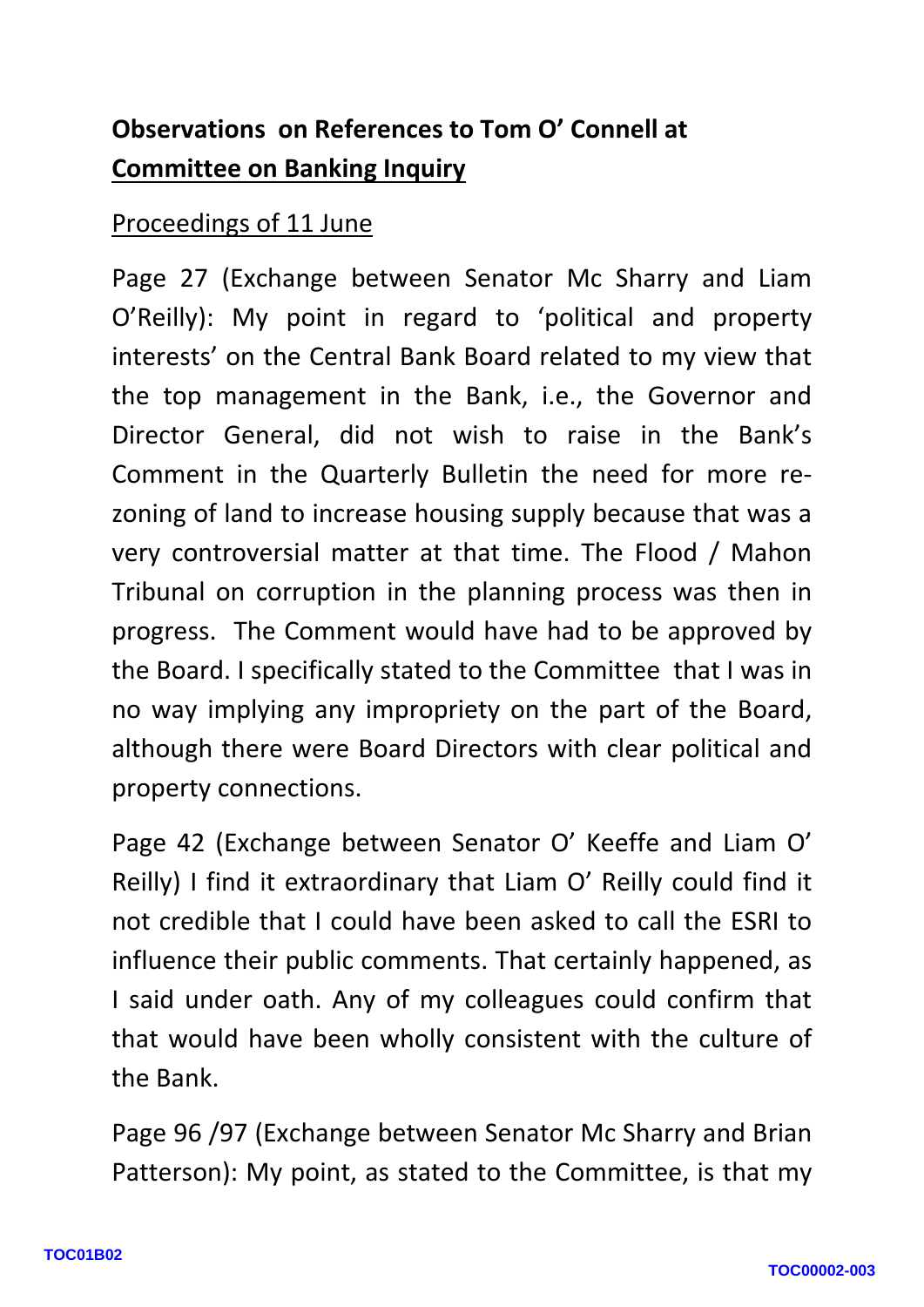interaction upwards was with the Governor and the Director General. My only interaction with the Board was at the behest of the Governor and DG; I did not have direct access to Directors except at Board meetings and on terms prescribed by the Governor and DG.

Page 114 (Exchange between Senator O' Keeffe and Brian Patterson): I would not say that I 'was shouting and screaming' to get my concerns across – at least not literally so. However, I did try to persuade top management that action was required to halt the reckless lending of the banks.

### Proceedings of 17 June

Page 50 (Exchange between Senator Barrett and Tom Considine): I reaffirm, as I did under oath, that I was instructed – actually by Governor Hurley – to telephone Frances Ruane, the Director of the ESRI, to request that Prof. Alan Barrett desist from commenting on the fragile state of the banks, as he had done in the context of an ESRI Quarterly Commentary.

Page 118 / 119 (Exchange between David Doyle and Senator Mc Sharry / Deputy Eoghan Murphy): My point in evidence to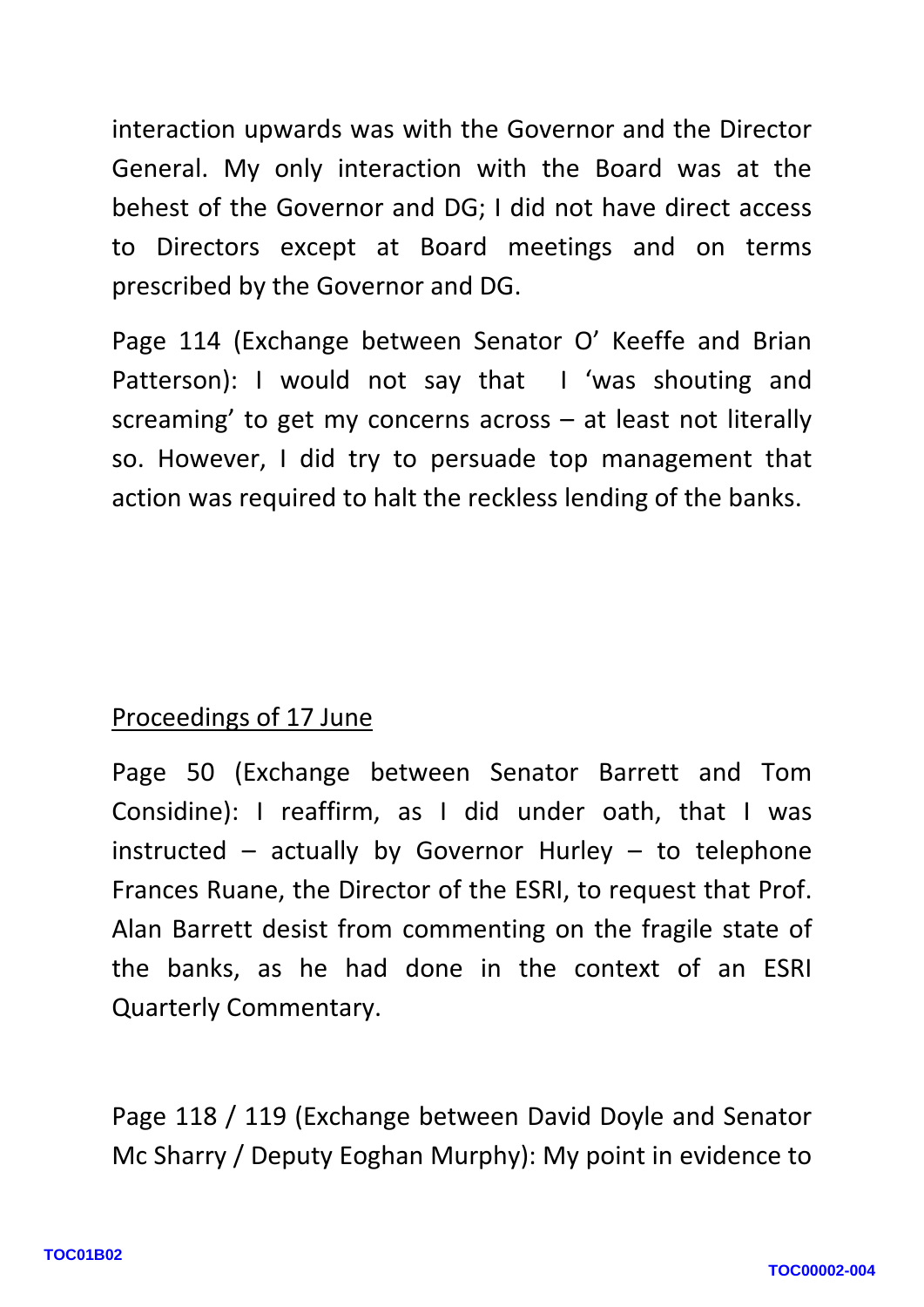the Committee was that my main upward points of contact in the Central Bank were with the Governor and the Director General. People at my level did not have independent contact with the Board; this was always exercised through the Governor and the Director General. Papers for the Board had to be approved and modified as they saw fit, and, equally, presentations to the Board were subject to prior approval / modification / censorship.

'Soft Landing'(page 119) I acknowledged in my evidence that there was no scientific study undertaken of whether there would be a soft landing or otherwise. In fact, financial theory and past experience would suggest that asset price adjustments are much more likely to be of an abrupt or sharp nature – a hard landing. Having said that, as Brian Patterson note d in his evidence, a central bank could hardly suggest that a hard landing was in prospect; to do so would risk financial chaos and a bank run.

#### Proceedings of 25 June

Page 2 7 (Exchange between Senator Mc Sharry and Governor Honohan): I think that I made it clear in my appearance at the Committee that my contacts upwards in the Central Bank were primarily with the Governor and the Director General. Any substantive contact that I had with the Board was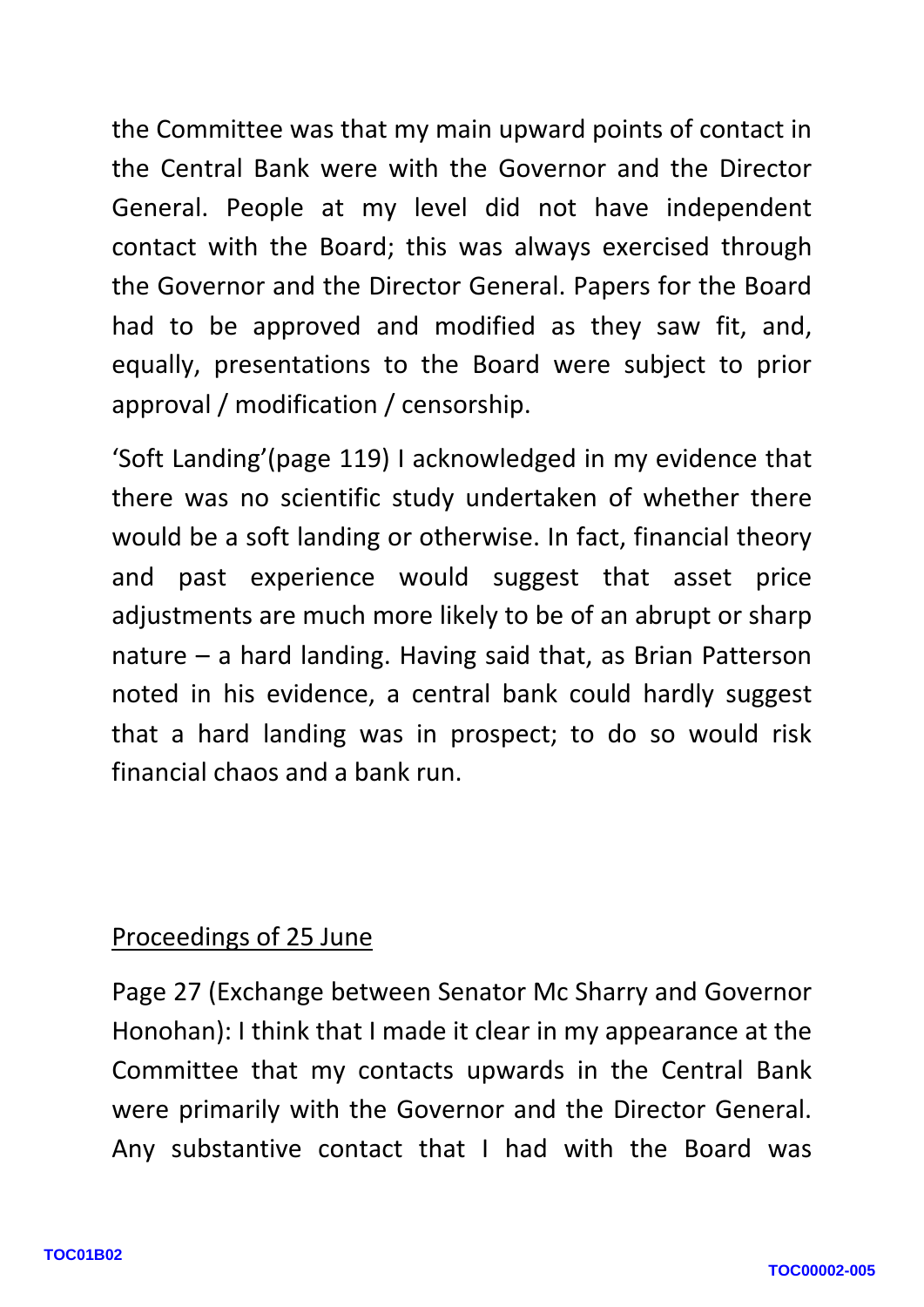filtered through those two people. Further, any presentations that I made to the Board had to be approved by the Governor and the DG, so that such presentations were modified as they saw fit. In general, the convention was for executives of the Bank, including the Director General, not to take the initiative at the Board; there was always a practice of deference to Directors. The chief economist in the Central Bank was an advisory one to senior management and to take matters to the Board only if they saw that as appropriate. The chief economist had no authority whatever to take actions to rein in the banks – through enforcing sectoral lending limits or higher capital requirements, etc. I did try to persuade the Governor and DG to take actions to restrain the banks. In my appearance at the Committee, I informed the Commitee under oath of the negative response that I received to those initiatives.

In fact, Con Horan in his evidence stated that he had urged Patrick Neary in 2005 to take action to limit bank lending. However, he stated that, Mr. Neary having consulted with Mr. Barron (the Director General of the Central Bank), it was decided not to take any action. In actual fact, of course, it was far too late in 2005 for any action to have avoided the bursting of the property bubble and the related banking crash.

It should also be remembered in this regard that Governor Honohan has frequently described the Irish property market